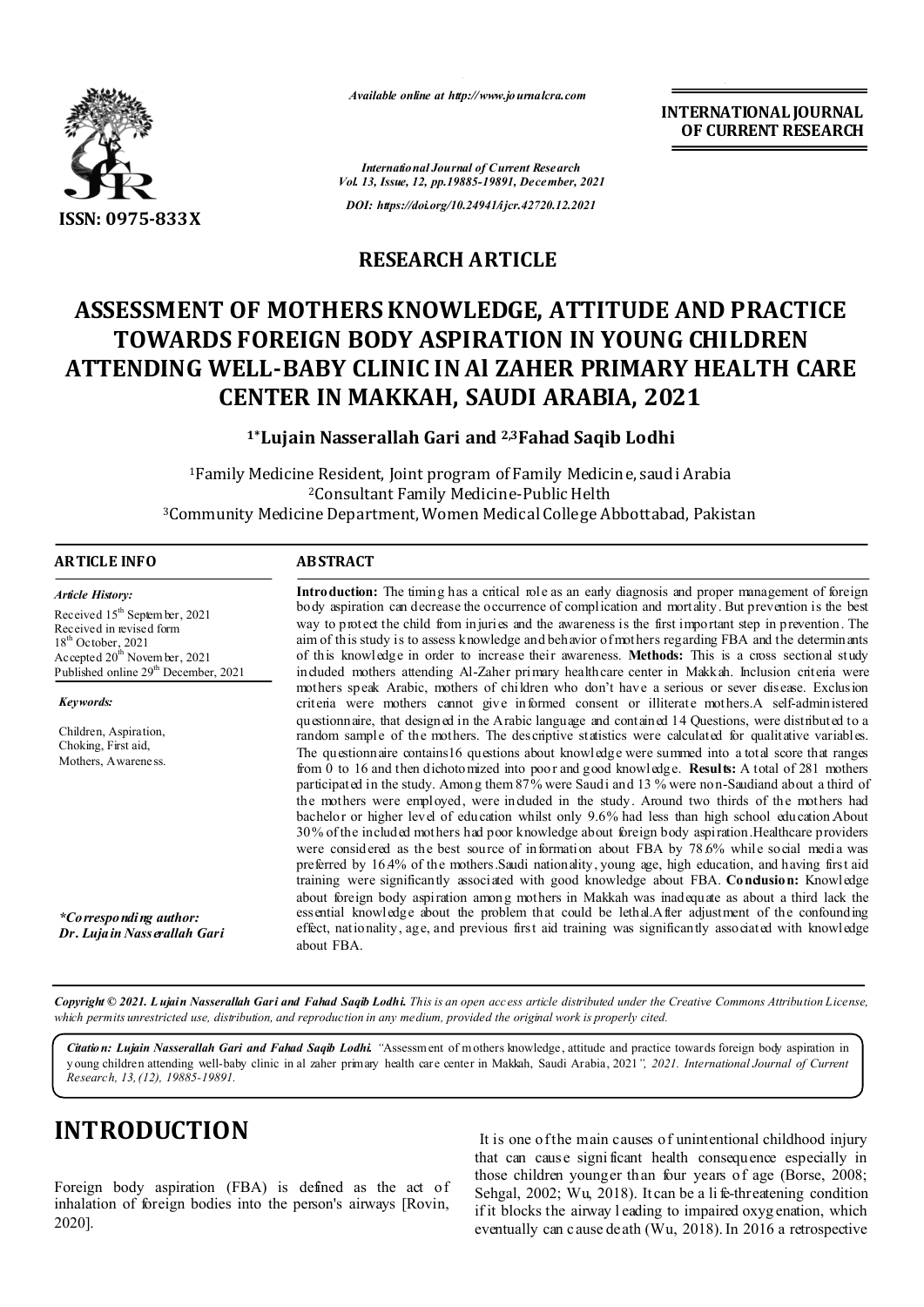study conducted in the United State shows the mortality rate in pediatric inpatient with FBA about 2.5% (Johnson, 2015). In 2000at United States there were about 17,537 children visited the ER for the treatment of choking that was associated with aspirated or ingested foreign body (Control, 2002). One retrospective study done in United States during2009 to 2011 shows the annual inpatient cost related to pediatrics foreign body aspiration is almost \$12.8 million (Kim, 2015). The increase incidence of FBA in Children younger than 3 years are attributed to many anatomical and developmental reasons at this age most children are able to stand, they tend to explore their world via the oral route, and have the fine motor skills to put a small object into their mouths, narrow airways, immature mechanisms of both deglutition and airway protection, the lack of posterior d entition, access to improper foods, activity while eating All of these are a risk factor for FBA (Ruiz, 2016; Pediatrics, 2001). The history has an essential role in the diagnosis of FBA (Lea, 2005; Haddadi, 2015). The clinical presentation ranges from asymptomatic to mild or sever symptoms and the most common reporting symptoms were cough, wheezing, choking, and/or dyspnea (Lea, 2005; Naragund, 2014; Passàli, 2010). The time has a critical role as an early diagnosis and proper management can decrease the occurrence of complication and mortality (Metrangolo, 1999). But the prevention is the best way to protect the child from injuries (Passàli, 2010). And the awareness is the first important step in prevention (Tan, 2000; Higuchi, 2013; Lalani, 2015).

## **METHODS**

This is a cross sectional study included mothers attending Al-Zaher primary healthcare center in Makkah which is located in western region in Saudi Arabia. Al-Zaher PHC is one of more than 80th PHC centers in makkah contains several clinics such as antenatal care clinic, general family medicine clinic, chronic disease clinic and well-baby clinic. The study was conducted in the well-baby clinic from  $1<sup>st</sup>$  to  $30<sup>th</sup>$  JULY 2021. Mothers of children from all nationalities who attended the well-baby clinic at Al Zahe R primary h ealth care in Makkah du ring the study period. Inclusion criteria were mothers speak Arabic, mothers o f children who don't have a serious or s ever dis ease. Exclusion criteria were mothers cannot give informed consent or illiterate mothers. T he sample size was 281mothers and the statistical power was calculated using G Power software.

Based on confidence level of 95% and effect size of 0.02, a posteriorly calculated power was 0.92 which is adequate for this study. The researcher divided Makkah Geography into (East, West, north, and South) and selected the north of Makkah randomly, there were 12 PHC In the north. The researcher s elected from them Al- ZAHER PHCrandomly. By using systematic sampling random the researcher took every second mother. A self-administered questionnaire was adopted from Khalid A. Alshehri *et al*. (2019), which was adopted from Higuchi *et al*. (2013) and two articles published by Singh *et al*. (2010) and Ozdogan *et al*. (2015) with the addition of two questions regarding first aid in FBA and some modi fication in demographics data to be suitable with the research objectives.

The Questionnaire designed in the Arabic language and contained 14 Questions divided into three parts. T he first part about demographics data and the previous first aid training or any experience with FBA, the second part assessing the mother's knowledge and attitude toward FBA and the third part about the practice of first aid in FBA. After getting the approval from the ministry of health and Al-Zaher PHC director. The Questionnaire was distributed to every second mother in waiting area before they enter the WBC the researcher explained the aim of the study to the mother and take a consent. The data were prepared and entered to Statistical Package of Social Sciences (SPSS, Version 26). The descriptive statistics were calculated for qualitative variables.

The questionnaire contains16 questions about knowledge of FBA were summed into a total score that ranges from 0 to 16. Answering more than 10 questions correctly was considered as a good level of knowledge while answering 10 questions or less was considered as a poor level of knowledge. Chi-square test was used to detect significant di fferences between groups at 0.05 level of signi ficance. Permissions from higher authorities in ministry of health and joint program of family medicine were obtained. All information was kept confidential and only used for the study purpose.

## **RESULTS**

A total of 281 mothers participated in the study, who attended the well-baby clinic at Al-zaher primary healthcare center in Makkah were included in this study. The majority of the mothers (75.8%) aged b etween 20 and 40 years old and 54.1% had 2-5 children.

**Table 1. Demographic characteristics of the respondents**

|                            |               | $(n = 281)$    |  |  |  |
|----------------------------|---------------|----------------|--|--|--|
| <b>Characteristics</b>     | Frequency (n) | Percentage (%) |  |  |  |
| Age groups                 |               |                |  |  |  |
| $20$                       | 8             | 2.8            |  |  |  |
| $20 - 30$                  | 92            | 32.7           |  |  |  |
| $31 - 40$                  | 121           | 43.1           |  |  |  |
| >40                        | 60            | 21.4           |  |  |  |
| <b>Nationality</b>         |               |                |  |  |  |
| Saudi                      | 244           | 86.8           |  |  |  |
| Non-Saudi                  | 37            | 13.2           |  |  |  |
| <b>Education</b>           |               |                |  |  |  |
| Primary or less            | 9             | 3.2            |  |  |  |
| Intermediate               | 18            | 6.4            |  |  |  |
| Secondary                  | 53            | 18.9           |  |  |  |
| University level or higher | 201           | 71.5           |  |  |  |
| Number of children         |               |                |  |  |  |
| 1                          | 93            | 33.1           |  |  |  |
| $2 - 5$                    | 152           | 54.1           |  |  |  |
| >5                         | 36            | 12.8           |  |  |  |
| <b>Employment</b>          |               |                |  |  |  |
| Yes                        | 94            | 33.5           |  |  |  |
| No                         | 187           | 66.5           |  |  |  |

About 87% were Saudi while 13% were non-Saudi and about a third of the mothers were employed. Regarding education, around two thirds of the mothers had bachelor or higher level of education whilst only 9.6% had less than high school education (Table 1).

Regarding knowledge, about 30% of the included mothers had poor knowledge about foreign body aspiration. Table 2 shows the distribution of the items related to basic knowledge about foreign body aspiration. One third of the mothers have experienced foreign body aspiration and 29.5% have treated someone who had foreign body aspiration.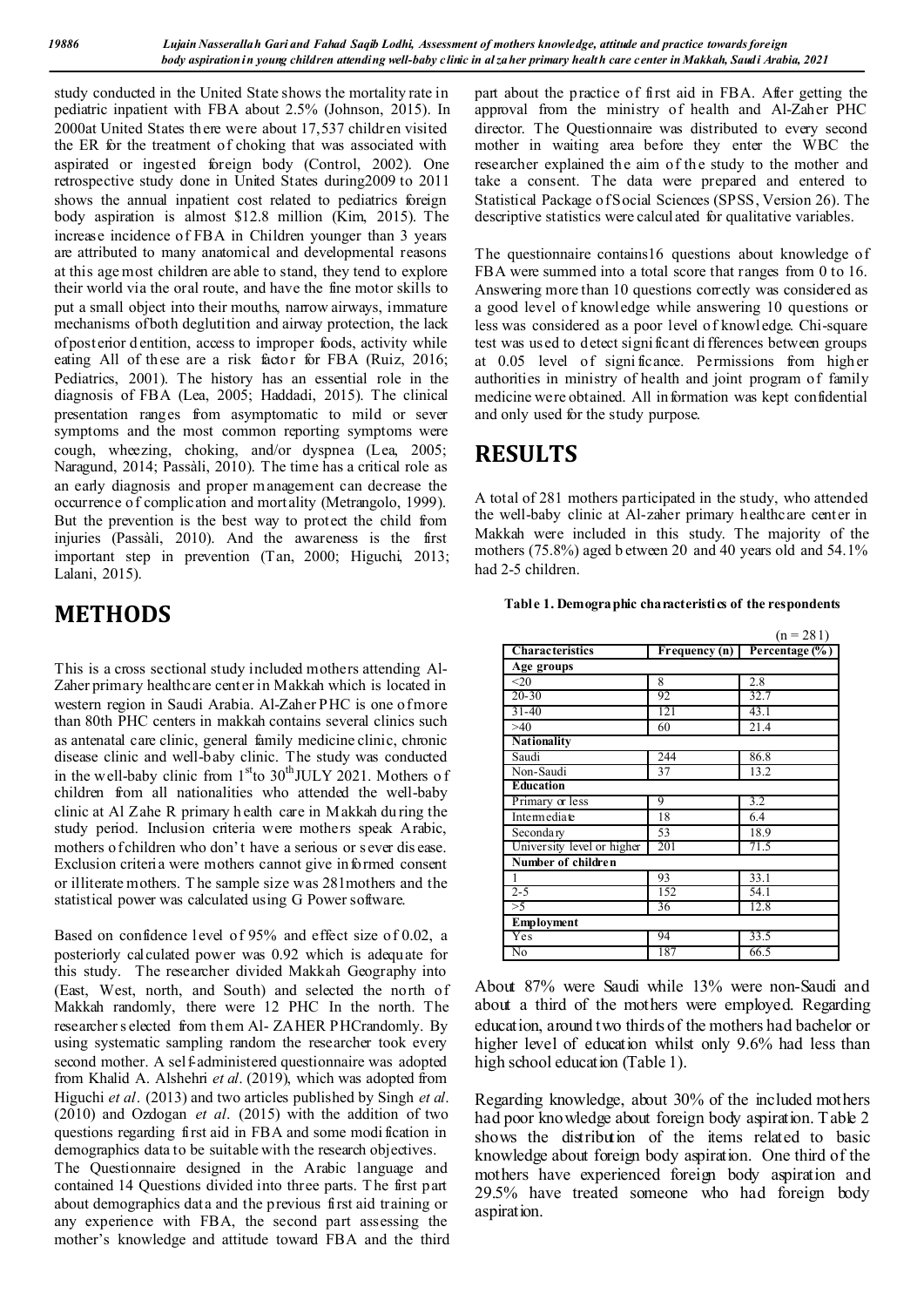| Ite ms                                                             | Frequency $(n)$          | Percentage (%)   |  |  |  |
|--------------------------------------------------------------------|--------------------------|------------------|--|--|--|
| Have you experienced FBA?                                          |                          |                  |  |  |  |
| Yes                                                                | 94                       | 33.5             |  |  |  |
| No                                                                 | 187                      | 66.5             |  |  |  |
| Have you taken any first aid course?                               |                          |                  |  |  |  |
| Yes                                                                | 100                      | 35.6             |  |  |  |
| No                                                                 | 181                      | 64.4             |  |  |  |
| Have you treated anyone with FBA?                                  |                          |                  |  |  |  |
| Yes                                                                | 83                       | 29.5             |  |  |  |
| No                                                                 | 198                      | 70.5             |  |  |  |
| It is possible for a child to get choled by a foreign body.        |                          |                  |  |  |  |
| Corre ct statement                                                 | 273                      | 97.2             |  |  |  |
| Wrong statement                                                    | $\overline{\mathcal{L}}$ | 0.7              |  |  |  |
| I don't know                                                       | 6                        | 2.1              |  |  |  |
| It is possible for a child to get choled by small toy.             |                          |                  |  |  |  |
| Corre ct statement                                                 | 257                      | 91.5             |  |  |  |
| Wrong statement                                                    | 9                        | 3.2              |  |  |  |
| I don't know                                                       | 15                       | 5.3              |  |  |  |
| It is possible for a child to get choled by almond or equivalent.  |                          |                  |  |  |  |
| Correct statement                                                  | 73                       | 26.0             |  |  |  |
| Wrong statement                                                    | 184                      | 65.5             |  |  |  |
| I don't know                                                       | $\overline{24}$          | 8.5              |  |  |  |
| Allowing the child to walkand laugh while eating is a safe action. |                          |                  |  |  |  |
| Correct statement                                                  | 19                       | 6.8              |  |  |  |
| Wrong statement                                                    | 251                      | 89.3             |  |  |  |
| I don't know                                                       | $\overline{11}$          | 3.9              |  |  |  |
| How danger ous is swallowing a foreign body by the child?          |                          |                  |  |  |  |
| Lethal                                                             | 203                      | 72.2             |  |  |  |
| Dangerous                                                          | 44                       | 15.7             |  |  |  |
| Not very dangerous                                                 | 23                       | 8.2              |  |  |  |
| I don't know                                                       | 11                       | $\overline{3.9}$ |  |  |  |
| At which age the child is more prone to get choled?                |                          |                  |  |  |  |
| Less than 3 years old                                              | 204                      | 72.6             |  |  |  |
| From 3 to 5 years old                                              | 53                       | 18.9             |  |  |  |
| From 6 to 11 years old                                             | 4                        | 1.4              |  |  |  |
| From 12 to 18 years old                                            | 1                        | 0.4              |  |  |  |
| I don't know                                                       | 19                       | 6.8              |  |  |  |

#### **Table 2. Distribution of the items related to basic knowledge about foreign body aspiration**

**Table 3. Practices of prevention and management of foreign body aspiration among the mothers**

| <b>Characteristics</b>                                    | Frequency                                              | Percentage |  |  |  |
|-----------------------------------------------------------|--------------------------------------------------------|------------|--|--|--|
|                                                           | (n)                                                    | $(\%)$     |  |  |  |
|                                                           | What is the best Method to prevent FBA among children? |            |  |  |  |
| Removal of swallo wable FB from play areas                | 186                                                    | 66.2       |  |  |  |
| Continuous monitoring of the child                        | 53                                                     | 18.9       |  |  |  |
| Child education                                           | 40                                                     | 14.2       |  |  |  |
| Non e                                                     | 2                                                      | 0.7        |  |  |  |
| How to treat FBA among children?                          |                                                        |            |  |  |  |
| Try to remove the FB by myself                            | 200                                                    | 71.2       |  |  |  |
| Taking the child, immediately, to the nearest             | 78                                                     | 27.8       |  |  |  |
| ho spital                                                 |                                                        |            |  |  |  |
| I don't know                                              | $\mathbf{3}$                                           | 1.1        |  |  |  |
| What to do if a child, aged less than oneyear, have FBA?  |                                                        |            |  |  |  |
| Back slaps and chest thrusts                              | 140                                                    | 49.8       |  |  |  |
| Taking the child, immediately, to the nearest             | 41                                                     | 14.6       |  |  |  |
| ho spital                                                 |                                                        |            |  |  |  |
| Abd ominal thrusts (the Heimlich maneuver)                | 74                                                     | 26.3       |  |  |  |
| Neck slaps                                                | 12                                                     | 4.3        |  |  |  |
| I do n't know                                             | 14                                                     | 5.0        |  |  |  |
| What to do if the child, aged one year or more, have FBA? |                                                        |            |  |  |  |
| Back slaps and abdominal thrusts (the Heimlich            | 20.5                                                   | 73 Q       |  |  |  |
| maneu ver)                                                |                                                        |            |  |  |  |
| Chest pressing                                            | 17                                                     | 6.0        |  |  |  |
| Taking the child, immediately, to the nearest             | 34                                                     | 12.1       |  |  |  |
| ho spital                                                 |                                                        |            |  |  |  |
| Neck slaps                                                | 11                                                     | 3.9        |  |  |  |
| I don't know                                              | 14                                                     | 5.0        |  |  |  |

About 36% have taken a first aid courses and 72.2% knew that foreign body aspiration could be lethal. Regarding knowledge, 97.2% and 91.5% of the mothers thought that it is possible for a child to get choked by foreign body or small toy, respectively. However, only 26% thought that it is possible for a child to get choked by almond or equivalent. Allowing the child to walk and laugh while eating is a safe action was considered as a wrong statement by 89% of the mothers. About 73% of the mothers considered age less than 3 years old as the age o f the highest risk of foreign body aspiration. Practices o f prevention and management o f foreign body aspiration among the mothers are demonstrated in table 3. The best Method to prevent FBA among children was removal o f swallow able FB from play areas (66.2%), followed by continuous monitoring of the child and child education which were reported by 19% and 14% of the mothers, respectively. About treatment of foreign body aspiration among children, 71.2% of the mothers said they will try to remove the FB by themselves, while 27.8% said they will take the child, immediately, to the nearest hospital. Moreover, only a half of the mothers knew that back slaps and chest thrusts are the treatment of choice if a child, aged less than one year, have FBA. However, 73% knew that back slaps and abdominal thrusts (the Heimlich maneuver) are the treatment of choice of children older than one year old. Table 4 presents the findings of the knowledge of signs and source of knowledge about foreign body aspiration. Sudden interruption of the breathing and sudden cough were named as signs of child choking by 80.4% and 58.7% of the mothers.

The most commonly reported sign of foreign body aspiration was difficulty in breathing which was reported by 89% of the mothers while cough and cyanosis were reported by 54.4% and 74.4%, respectively. Uncommon signs, such as vomiting and cough with blood, were reported as common sign of choking by 19.6% and 14.2%. crying is not a sign of choking but it was reported as a common sign of choking by about 40% of the mothers. Regarding source o f knowledge, healthcare provid ers were considered as the best source of in formation about FBA by 78.6% while social media was preferred by 16.4% of the mothers. Association between respondents' characteristics and knowledge about foreign body aspiration as illustrated in table 5. Saudi nationality, young age, high education, and having first aid training were significantly associated with good knowledge about foreign body aspiration among the mothers. However, number o f children, previous exposure to FBA, and helping someone who had FBA were not significantly associated with mothers' knowledge about foreign body aspiration. Findings of the backward-stepped logistic regression are summarized in table 6. At the last step, only 3 variables remain significant as predictors of knowledge about foreign body aspiration. Nationality, age, and previous first aid training were significantly associated with knowledge. Being Saudi was associated with 1.7 times higher odds to have a good knowledge about FBA than non-Saudis. Mothers at 20- 30 years old had 3.2 more odds to have a good knowledge about FBA than those who aged more than 40 years old. Having a previous training on first aid was associated with two times higher likelihood to be more knowledgeable about FBA than mothers who had no training.

### **DISCUSSION**

Foreign body aspiration is considered as a severe public health problem affecting children, particularly those younger than 3 years old. It is one of the leading causes o f death among under-3-children (Altkorn, 2008). To reduce the risk of death and complications associated with FBA, development of prevention and early intervention strategies is important. Improving knowledge of child's caregivers about FBA, especially mothers, is essential in the prevention of choking injuries.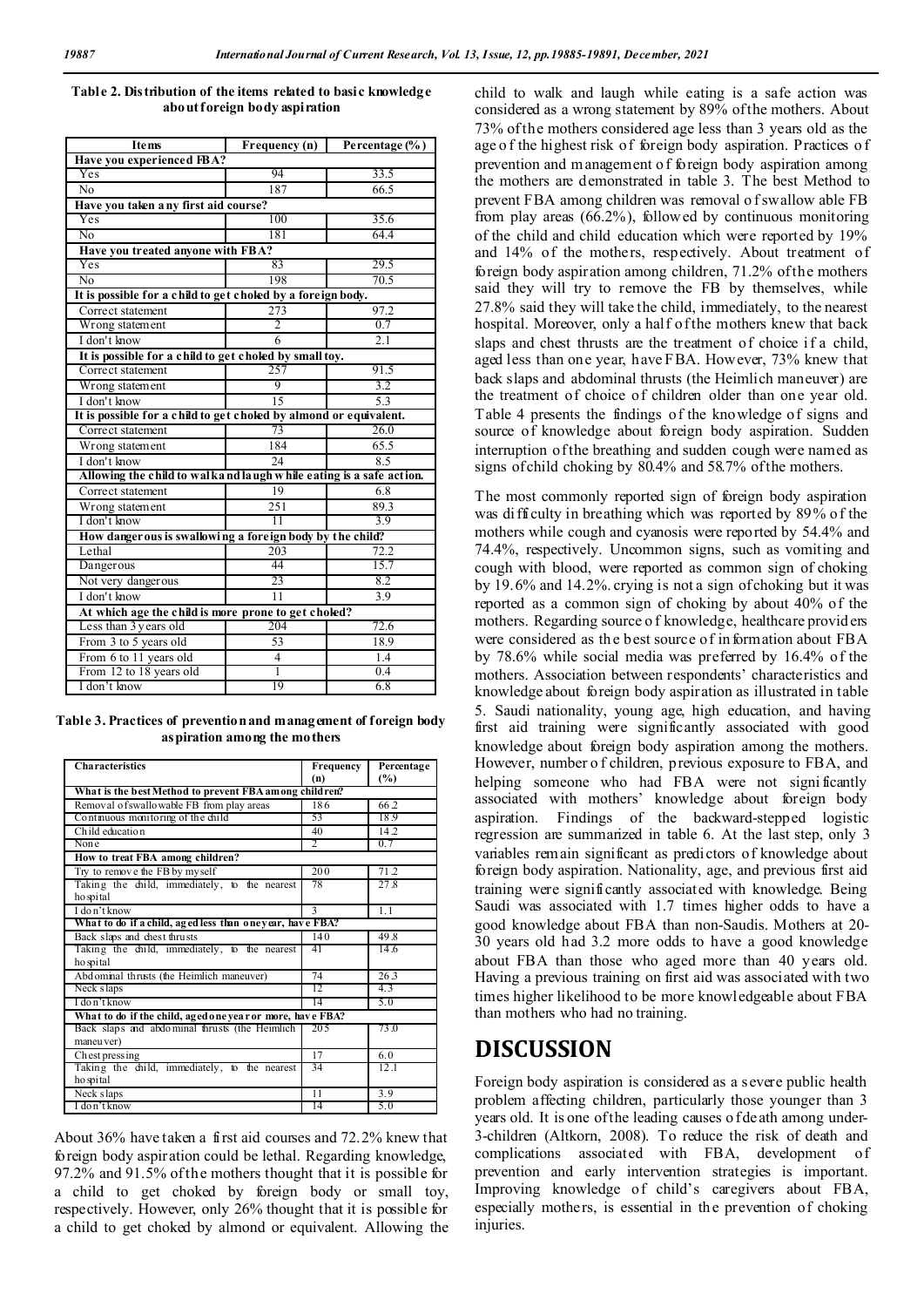| <b>Item</b>                                                      | Frequency (n)  | Percentage (%) |  |  |
|------------------------------------------------------------------|----------------|----------------|--|--|
| Sudden inter ruption of the breathing is a sign of child choking |                |                |  |  |
| Correct statement                                                | 226            | 80.4           |  |  |
| Wrong statement                                                  | 19             | 6.8            |  |  |
| I don't know                                                     | 36             | 12.8           |  |  |
| Sudden cough is a sign of child choking                          |                |                |  |  |
| Correct statement                                                | 165            | 58.7           |  |  |
| Wrong statement                                                  | 62             | 22.1           |  |  |
| I don't know                                                     | 54             | 19.2           |  |  |
| What are the most common signs of foreign body aspiration?       |                |                |  |  |
| Cough                                                            | 153            | 54.4           |  |  |
| Holding of the neck                                              | 142            | 50.5           |  |  |
| Cyanosis                                                         | 209            | 74.4           |  |  |
| Difficulty in breathing                                          | 250            | 89.0           |  |  |
| Difficulty in talking                                            | 169            | 60.1           |  |  |
| Cough with blood                                                 | 40             | 14.2           |  |  |
| Vom iting                                                        | 55             | 19.6           |  |  |
| Crying                                                           | 112            | 39.9           |  |  |
| What is the best source of information about FBA?                |                |                |  |  |
| Healthcare providers (doctors, nurses and others)                | 220            | 78.6           |  |  |
| Social media or websites                                         | 46             | 16.4           |  |  |
| Friends or family                                                | 12             | 4.3            |  |  |
| TV or radio                                                      | $\overline{2}$ | 0.7            |  |  |

### **Table 4. Knowledge of signs and source of knowledge about foreign body aspiration**

#### **Table 5. Association between respondents' characteristics and knowledge about FBA**

| <b>Characteristics</b>     | Knowledge about foreign body aspiration |                                      | Chi-square | P value    |
|----------------------------|-----------------------------------------|--------------------------------------|------------|------------|
|                            | Poor knowledge                          | .<br>Good knowledge                  |            |            |
|                            | <b>Nationality</b>                      |                                      |            |            |
| Saudi                      | 63                                      | 181                                  | 14.70      | $< 0.001*$ |
|                            | 25.8%                                   | 74.2%                                |            |            |
| Non-Saudi                  | 21                                      | 16                                   |            |            |
|                            | 56.8%                                   | 43.2%                                |            |            |
|                            | Age                                     |                                      |            |            |
| $20$                       |                                         | 6                                    | 10.81      | $0.013*$   |
|                            | 25.0%                                   | 75.0%                                |            |            |
| $20 - 30$                  | $\overline{16}$                         | 76                                   |            |            |
|                            | 17.4%                                   | 82.6%                                |            |            |
| $31 - 40$                  | 43                                      | 78                                   |            |            |
|                            | 35.5%                                   | 64.5%                                |            |            |
| >40                        | 23                                      | 37                                   |            |            |
|                            | 38.3%                                   | 61.7%                                |            |            |
|                            | <b>Education</b>                        |                                      |            |            |
| Primary or less            | 3                                       | 6                                    | 13.73      | $0.003*$   |
|                            | 33.3%                                   | 66.7%                                |            |            |
| Intermediate               | 10                                      | 8                                    |            |            |
|                            | 55.6%                                   | 44.4%                                |            |            |
| Secondary                  | 23                                      | 30                                   |            |            |
|                            | 43.4%                                   | 56.6%                                |            |            |
| University level or higher | 48                                      | 153                                  |            |            |
|                            | 23.9%                                   | 76.1%                                |            |            |
|                            |                                         | Number of children                   |            |            |
| $\mathbf{1}$               | $\overline{23}$                         | $\overline{70}$                      | 1.78       | 0.398      |
|                            | 24.7%                                   | 75.3%                                |            |            |
| $2 - 5$                    | 50                                      | 102                                  |            |            |
|                            | 32.9%                                   | 67.1%                                |            |            |
| >5                         | $\overline{11}$                         | 25                                   |            |            |
|                            | 30.6%                                   | 69.4%                                |            |            |
|                            |                                         | Have you taken any first aid course? |            |            |
| Yes                        | 18                                      | 82                                   | 10.54      | $0.001*$   |
|                            | 18.0%                                   | 82.0%                                |            |            |
| No                         | 66                                      | 115                                  |            |            |
|                            | 36.5%                                   | 63.5%                                |            |            |
|                            |                                         | Have you experienced FBA?            |            |            |
| Yes                        | 26                                      | 68                                   | 0.35       | 0.562      |
|                            | 27.7%                                   | 72.3%                                |            |            |
| No                         | 58                                      | 129                                  |            |            |
|                            | 31.0%                                   | 69.0%                                |            |            |
|                            |                                         | Have you treated anyone with FBA?    |            |            |
| Yes                        | 21                                      | 62                                   | 1.20       | 0.276      |
|                            | 25.3%                                   | 74.7%                                |            |            |
| No                         | 63                                      | 135                                  |            |            |
|                            | 31.8%                                   | 68.2%                                |            |            |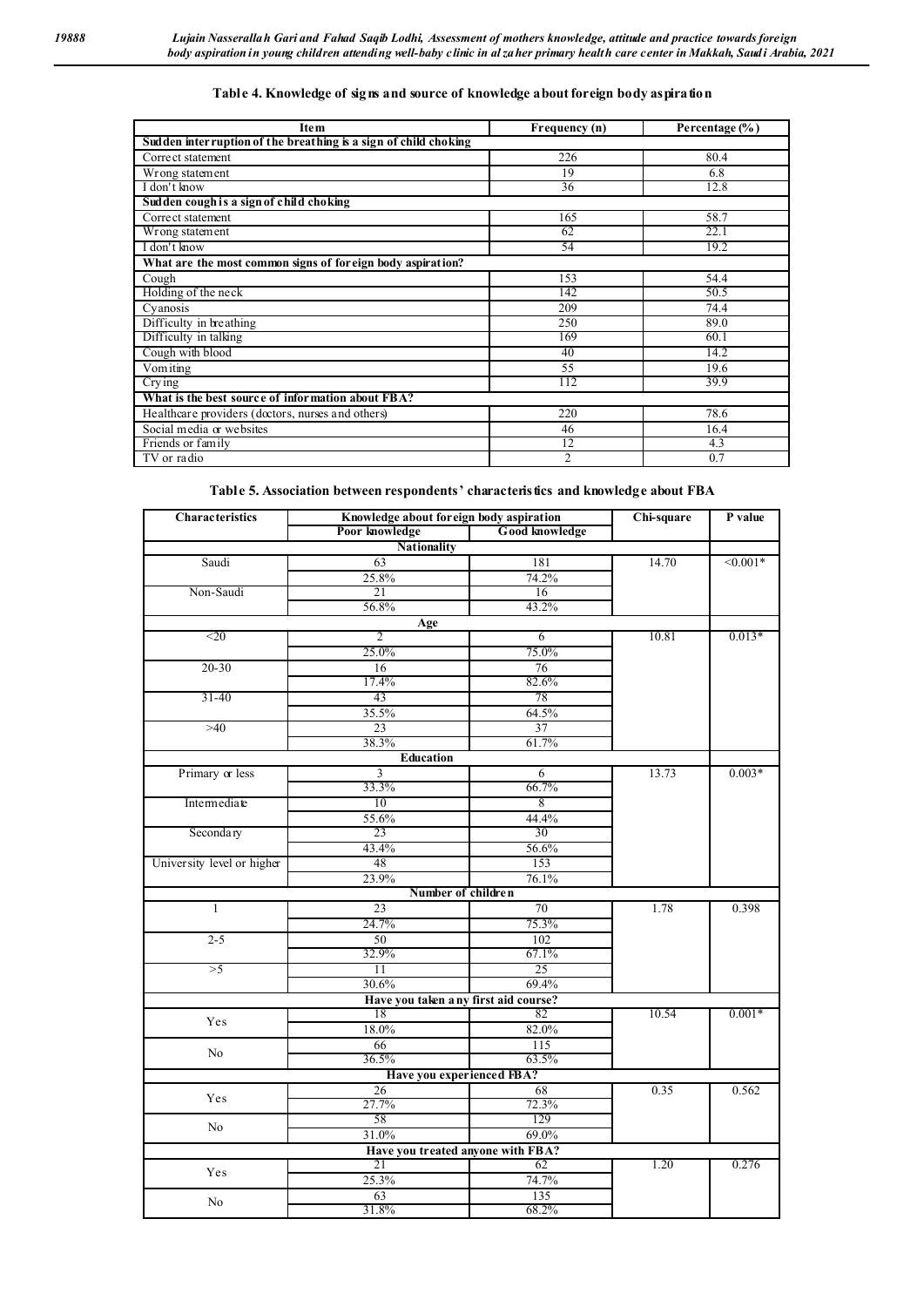| Predictor          | Comparison group | Reference group |       |       | Lower limit (95% C.I)   Odds ratio   Upper limit (95% C.I) | <b>p</b> value |
|--------------------|------------------|-----------------|-------|-------|------------------------------------------------------------|----------------|
| <b>Nationality</b> | Saudi            | Non-Saudi       | 1.702 | 3.662 | 7.878                                                      | $0.001*$       |
| Age groups         |                  |                 |       |       |                                                            | $0.024*$       |
|                    | <20              | >40             | 0.351 | .910  | 10.382                                                     | 0.454          |
|                    | $20 - 30$        | >40             | .424  | 3.145 | 6.945                                                      | $0.005*$       |
|                    | $31 - 40$        | >40             | 0.646 | .277  | 2.523                                                      | 0.482          |
| Have you taken     | No               | Yes             | 0.259 | 0.484 | 0.904                                                      | $0.023*$       |
| first aid courses? |                  |                 |       |       |                                                            |                |

| Table 6. Logistic regression with predictors of the knowledge about foreign body aspiration |  |  |
|---------------------------------------------------------------------------------------------|--|--|
|                                                                                             |  |  |

It is important to understand risk factors, early signs, and ways of prevention and first aid for foreign body aspiration. This study aims to evaluated current knowledge about FBA and expected mothers' behavior in case of accidents. In the current study, only 36% have taken a first aid courses despite 72.2% knew that foreign body aspiration could be l ethal. Similar low training levels were found in other studies from Riyadh and Madinah regions where 18% and 34.6% had training on first aid for FBA, respectively (Habeeb, 2020; Ala'a, 2018). About 64.6% were found unaware about where to attend first aid courses whi ch may explain why the training level is very low. Even among students in Jeddah city, only 23% attended training course about FBA (Alshehri, 2019). However, the majority showed willingness to participate in first aid courses (Habeeb, 2020). This could encourage public health leaders to conduct educational campaigns for recognition, prevention and management of foreign body aspiration. In Poland, the participation rate in first aid courses among mothers was much higher (74%) in comparison to that reported in the current study (Karyś, 2016). More than a half of polish mothers received first aid course at work (Karyś, 2016).

Regarding knowledge, about 30% o f the included mothers had poor knowledge about foreign body aspiration. A study among parents from Riyadh region found low to moderate knowledge about FBA in 94% of the parents (Habeeb, 2020). About91.5% of the mothers thought that it is possible for a child to get choked by small toy, respectively. Lower levels o fknowledge were reported among parents from Eastern region in Saudi Arabia where 80% agreed that a child to get choked by small toy (Al-Qudehy, 2015). A high percentage o f correct response to the same question (94%) was reported among students in Jeddah city (Alshehri, 2019). In Nigerian caregivers of children, 68.4% knew that FBA is more common among children, however, only 14% knew that toys could be aspirated by the child (Mahmud, 2017). In the current study, only 26% of the mothers thought that it is possible for a child to get choked by almond or equivalent which is much lower than 67% that was found among parents from Dammam city [25]. Numerous studies found that peanuts one of the common cause of foreign body aspiration [15,27].T he current study found that allowing the child to walk and laugh while eating was considered as unsafe by 89% of the mothers. A lower proportion of parents in Dammam city (76%) thought that allowing the child to walk and laugh while eating was considered as unsafe (Al-Qudehy, 2015). The results of the present study revealed that about 73% of the mothers considered age less than 3 years old as the age o f the highest risk of foreign body aspiration. Similar results were reported in parents from Dammam city as 70% said that FBA commonly occur in 0-2 years old (Al-Qudehy, 2015). Regarding symptoms of FBA, the participants in this study said that sudden interruption of the breathing and sudden cough are signs of child choking as reported by 80.4% and 58.7%.

Slightly different findings were found among parents from Dammam city with 74% and 68% thought that sudden interruption of the breathing and sudden cough are signs of child choking (Al-Qudehy, 2015). They found that a quarter o f the parents in Dammam were unfamiliar with symptoms of FBA (Al-Qudehy, 2015). However, sudden cough was the lowest reported feature as a sign of FBA among students in Jeddah city as only 33% responded by yes (Alshehri, 2019). In Japan, a study found that 27.7% of the parents were unaware about symptoms of foreign body aspiration (Higuchi, 2009). Crying is not a sign of choking but it was reported as a common sign of choking by about 40% of the included mothers. This finding indicates a lack of essential knowledge about FBA as 27.8% considered FBA as non-lethal episode. Among students in Jeddah city, only 58% of males and 51.7% of females perceived FBA as a lethal incident (Alshehri, 2019). This is crucial since older sibling can save the life of the child in the absence of parents. In the present study, the healthcare providers were considered as the best source of information about FBA by 78.6% while social media was preferred by 16.4% of the mothers. Similar response was found in students from Jeddah city (Alshehri, 2019). Among parents from eastern region in Saudi Arabia, combination of multiple sources such as pamphlets, mothers education, and social media was considered the best method to acquire knowledge about FBA (Al-Qudehy, 2015). About treatment of foreign body aspiration among children, 71.2% of the mothers said they will try to remove the FB by themselves, while 27.8% said they will take the child, immediately, to the nearest hospital. Almost all parents from Dammam city considered immediate medical help as the best way to manage FBA (Al-Qudehy, 2015).

Although there is a high awareness about the urgency of medical intervention, in practice delay in the diagnosis of FBA is commonly reported even in the first world countries. In Japan, diagnosis of FBA were del ayed by >24 hours in 50% of the patients despite of the presence of symptoms such as choking and sudden coughing in the majority of cases (Higuchi, 2009). Delay in the di agnosis for more than a week and a month was reported in 29% and 10% of cases, respectively, which might be associated with irreversible lung damage and serious complications including death (Kaur, 2002). In the current study, only a half of the mothers knew that back slaps and chest thrusts are the treatment of choi ce i fa child, aged less than one year, have FBA. A higher percentage was found in parents who recruited from well-baby clinics in Riyadh city, as about 78% knew that back slaps are the first aid for infants (Habeeb, 2020). In polish mothers about a half describe correctly and in details how to manage FBA among children. They said 5 hits over the inter scapular region should be applied to manage choking among children, but only 4% knew that five abdominal thrusts are required if the first intervention fails (Karyś, 2016).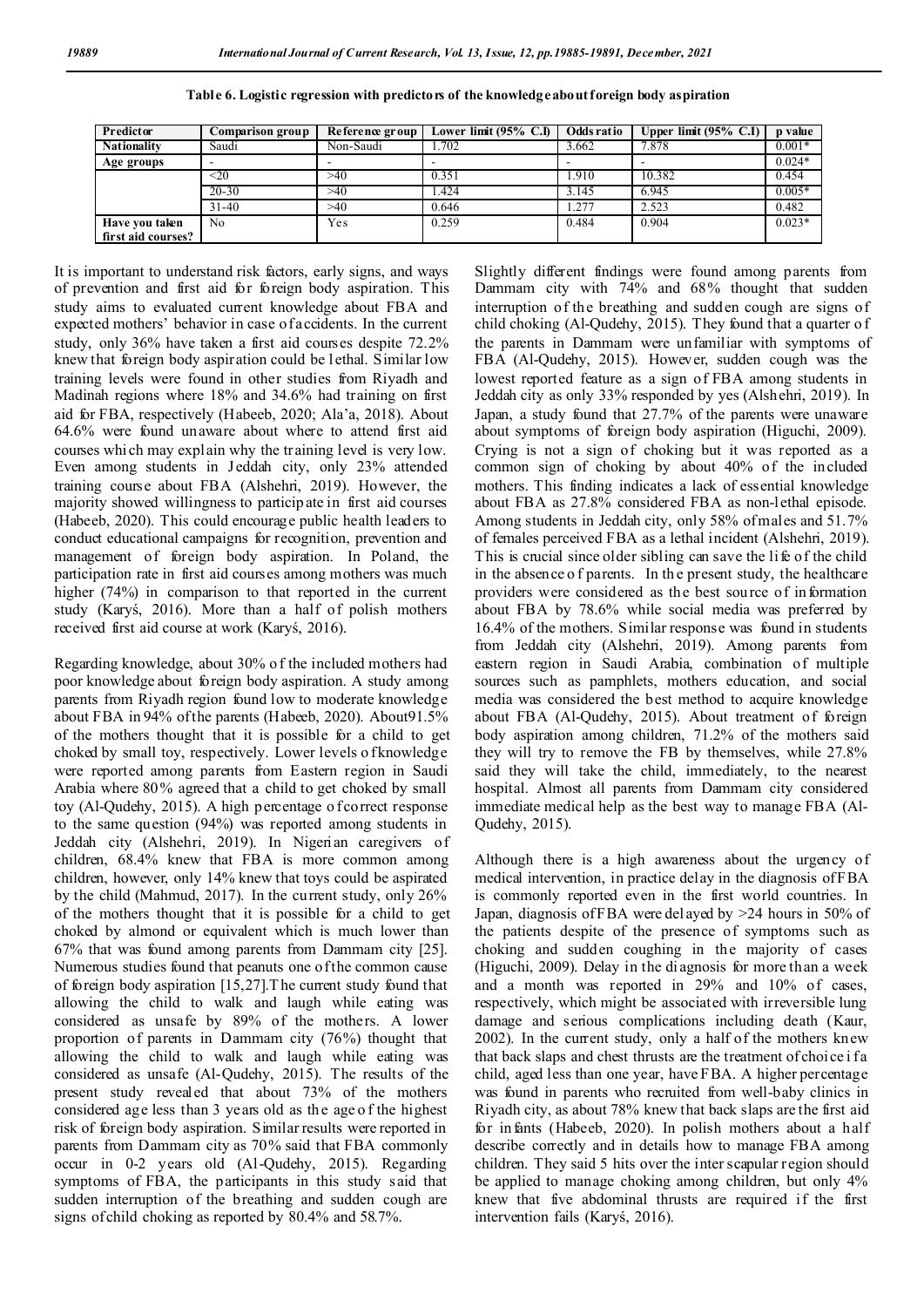Knowledge about first aid o f children older than one year old was better among the mothers who included in this study with 73% knew that back slaps and abdominal thrusts (the Heimlich maneuver) are the treatment of choice. A slightly lower percentage was found among parents who recruited from wellbaby clinics in Riyadh city as 67.7% were aware about the first aid procedures for FBA (Habeeb, 2020). The findings of this study revealed that ahigh educational level was signi ficantly associated with good knowledge about foreign body aspiration among the mothers. Similarly, level of education was a significant predictor for knowledge about FBA among children caregivers in Nigeria (Mahmud, 2017). However, the level of education w as not a significant predictor for knowledge about FBA among parents in Dammam city (Al-Qudehy, 2015).Conduction of health educational campaigns and first aids courses targeting mothers with low educational level is recommended based on the findings o f the present study. The findings of logistic regression showed that only 3 variables remain significant as predictors of knowledge about foreign body aspiration. Nationality, age, and previous first aid training were significantly associated with knowledge. Being Saudi was associated with 1.7 times higher odds to have a good knowledge about FBA than non-Saudis. Mothers at 20- 30 years old had 3.2 more odds to have a good knowledge about FBA than those who aged more than 40 years old. Having a previous training on first aid was associated with two times higher likelihood to be more knowledgeable about FBA than mothers who had no training. Limitation of this study includes a lack of validated questionnaire in the literature, which designed to assess knowledge about foreign body aspiration. Moreover, assessment of assumed behavior of mothers in case of choking of their children is not the same as assessment of the practices regarding FBA. For example, practical examination of the mothers in a plastic model will be more accurate in the assessment of mothers' practices.

## **CONCLUSION**

Knowledge about foreign body aspiration among mothers in Makkah was inadequate as about a third lack the essential knowledge about the problem that could be lethal. Exposure o f first aid courses is very low among the mothers and there is a need to plan for effective strategies to train mothers on first aid, particularly for their children. Only a half of the mothers knew the treatment of choice if a child, aged less than one year, have FBA, however, the treatment of a child older than one year was better. After adjustment of the confounding effect, nationality, age, and previous first aid training was significantly associated with knowledge about FBA.

## **REFERENCES**

- Rovin JD, Rodgers BM. 2000. Pediatric foreign body aspiration. *Pediatrics in review*, 21(3):86-90.
- Borse N, Gilchrist J, Dellinger A, Rudd R, Ballesteros M, Sleet D. 2008. Patterns of unintentional injuries among 0-19 year old in the United States, 2000-2006. Atlanta (GA): Centers for Disease Control and Prevention. National Center for Injury Prevention and Control.
- Sehgal A, Singh V, Chandra J, Mathur N. 2002. Foreign body aspiration. Indian pediatrics 39(11):1006-10.
- Wu X, Wu L, Chen Z, Zhou Y. 2018. Fatal choking in infants and children treated in a pediatric intensive care unit: A 7 year experience. *International journal of pediatric otorhinolaryngology*.110:67-9.
- Johnson K, Linnaus M, Notrica D. 2017. Airway foreign bodies in pediatric patients: anatomic location of foreign body affects complications and outcomes. Pediatric surgery international., 33(1):59-64.
- Control CFD. 2002. Prevention. Nonfatal choking-related episodes among children--United States, 2001. MMWR: Morbidity and mortality weekly report;51(42):945-8.
- Kim IA, Shapiro N, Bhattacharyya N. 2015. The national cost burden o fbronchial foreign body aspiration in children. The Laryngoscope125(5):1221-4.
- Ruiz FE. Airway foreign bodies in children. U: UpToDate, Post TW, Mallory GB, Torrey SB, Hoppin AG ur UpToDate [Internet] Waltham, MA: UpToDate 2016
- Pediatrics AAo. Committee on injury, violence and poison prevention. School bus transportation of children with special health care needs Pediatrics 2001;108(2):516-8.
- Lea E, Nawaf H, Yoav T, Elvin S, Ze'ev Z, Amir K. Diagnostic evaluation of foreign body aspiration in children: a prospective study. Journal of pediatric surgery 2005;40(7):1122-7.
- Haddadi S, Marzban S, Nemati S. Tracheobronchial foreignbodies in children; a 7 year retrospective study. Iranian journal of otorhinolaryngology 2015;27(82):377.
- Naragund AI, Mudhol R, Harugop A, Patil P, Hajare P, Metgudmath V. Tracheo-bronchial foreign body aspiration in children: a one year d escriptive study. Indian Journal o f Otolaryngology and Head & Neck Surgery 2014;66(1):180- 5.
- Passàli D, Lauriello M, Bellussi L, Passali G, Passali F, Gregori D. Foreign body inhalation in children: an update. Acta Otorhinolaryngologica It alica 2010;30(1):27.
- Metrangolo S, Monetti C, Meneghini L, Zadra N, Giusti F. Eight years' experience with foreign-body aspiration in children: what is really important for a timely diagnosis? Journal of pediatric surgery 1999;34(8):1229-31.
- Tan HK, Brown K, McGill T, Kenna MA, Lund DP, Healy GB. Airway foreign bodies (FB): a 10-year review. International journal of pediatric otorhinolaryngology 2000;56(2):91-9.
- Higuchi O, Adachi Y, Adachi YS, Taneichi H, Ichimaru T, Kawasaki K. Mothers' knowledge about foreign body aspiration in young children. International journal of pediatric otorhinolaryngology 2013;77(1):41-4.
- Lalani SB. Foreign body aspiration: a life-threatening situation. Journal of PeriAnesthesia Nursing 2015;30(1):50-3.
- Alshehri KA, Alharbi AA, Yaghmoor BE, Salman AK, Alaydarous SA, Abdalwassie LK *et al*. Awareness of the first aid management of foreign body aspiration among students: A cross-sectional study. Journal o f education and health promotion 2019;8
- Singh A, Ghosh D, Samuel C, Bhatti W. Pediatric foreign body aspiration: How much does our community know? Journal of Indian Association of Pediatric Surgeons 2010;15(4):129.
- Ozdogan S, Sahin G, Avci O, Busra Duran N, Atli B, Akinci N. Mothers' knowledge on foreign body aspiration. Yeditepe Med J 2015;11(36):935-44.
- Altkorn R, Chen X, Milkovich S, Stool D, Rider G, Bailey CM *et al*. Fatal and non-fatal food injuries among children (aged 0–14 years). International journal of pediatric otorhinolaryngology 2008;72(7):1041-6.